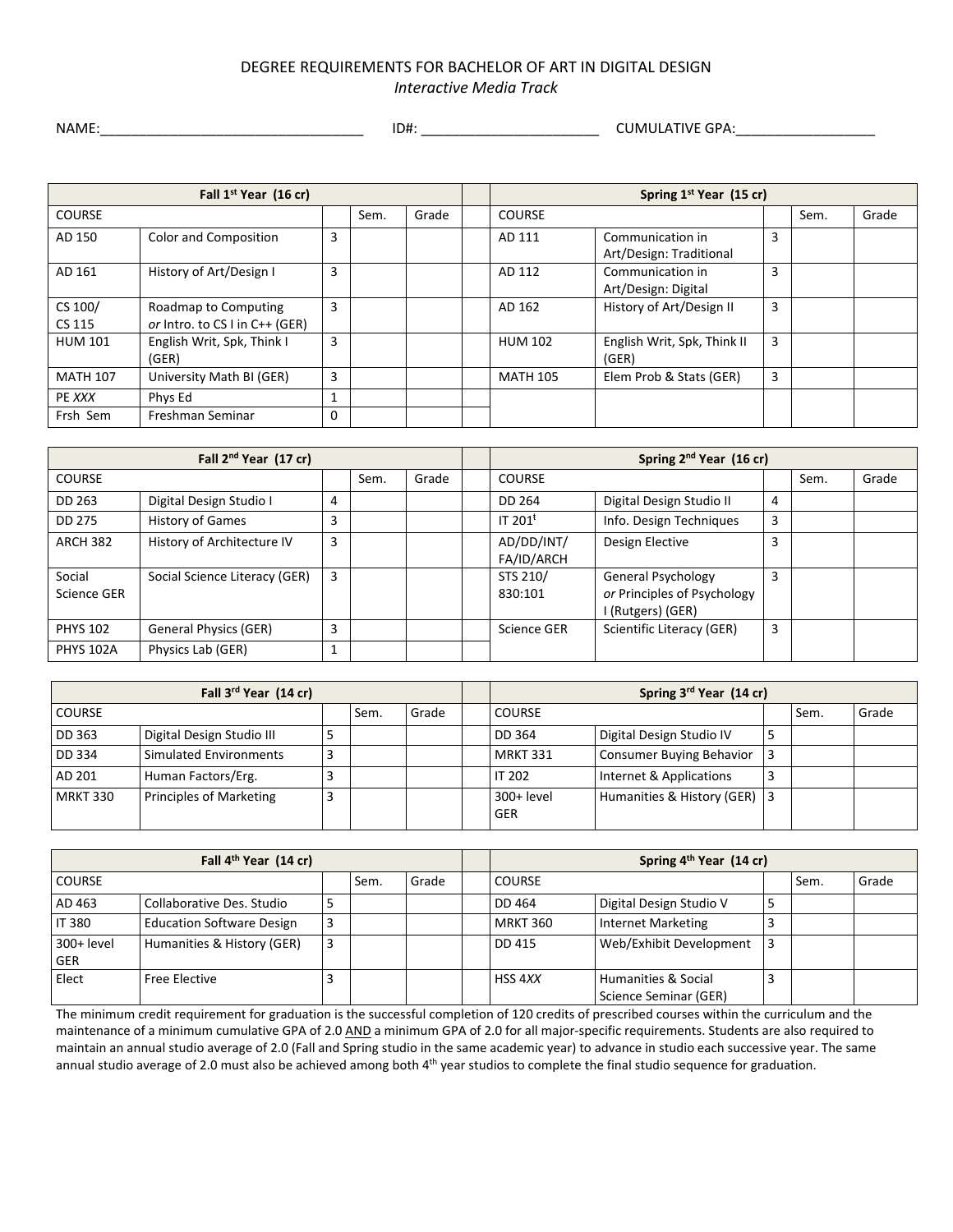## **Course Pre-requisite Chart**

The following chart includes a list of all required courses, pre-requisites (where applicable) and minimum passing grades for both pre-requisites and the course itself. The courses are listed alphabetically by course number. Where more than one course is listed under "Pre-requisites" all listed courses must be completed with the minimum passing grade (unless listed with "or" option).

Please refer to this chart when making scheduling and course withdrawal decisions, as **failure to complete a course pre-requisite or meet the minimum grading requirement will hinder your academic progress**.

| <b>MAJOR REQUIRED COURSES</b>                                                                                               |                                             | Cr.          | Pre-requisite(s)                                                                                                       | Min. Pass Grade<br>(Pre-requisite)        | Min. Pass Grade<br>(Course)         |
|-----------------------------------------------------------------------------------------------------------------------------|---------------------------------------------|--------------|------------------------------------------------------------------------------------------------------------------------|-------------------------------------------|-------------------------------------|
| AD 111                                                                                                                      | Communication in Art/Design:<br>Traditional | 3            | None                                                                                                                   | $- -$                                     | C                                   |
| AD 112                                                                                                                      | Communication in Art/Design:<br>Digital     | 3            | None                                                                                                                   | $\qquad \qquad -$                         | D                                   |
| AD 150                                                                                                                      | Color and Composition                       | 3            | None                                                                                                                   | $\overline{\phantom{a}}$                  | D                                   |
| AD 161                                                                                                                      | History of Art/Design I                     | 3            | None                                                                                                                   | $\qquad \qquad -$                         | D                                   |
| AD 162                                                                                                                      | History of Art/Design II                    | 3            | AD161                                                                                                                  | D                                         | $\mathsf{C}$                        |
| AD 201                                                                                                                      | Human Factors/Ergonomics                    | 3            | None                                                                                                                   |                                           | D                                   |
| AD 463                                                                                                                      | Collaborative Design Studio                 | 5            | DD 364, PHYS 102                                                                                                       | 2.0 studio GPA btw<br>DD363 & DD364,<br>C | D                                   |
| ARCH 382                                                                                                                    | History of Architecture IV                  | 3            | ARCH 381 or AD 162                                                                                                     | D, C                                      | D                                   |
| DD 263                                                                                                                      | Digital Design Studio I                     | 4            | AD111, AD112                                                                                                           | D, D, D, D                                | D                                   |
| DD 264                                                                                                                      | Digital Design Studio II                    | 4            | AD150, AD111, AD112, DD263                                                                                             | D, D, D, D                                | 2.0 studio GPA btw<br>DD263 & DD264 |
| <b>DD 275</b>                                                                                                               | <b>History of Games</b>                     | 3            | AD111, AD112, AD162                                                                                                    | D, D, C                                   | D                                   |
| DD 334                                                                                                                      | <b>Simulated Environments</b>               | 3            | DD263, DD264                                                                                                           | D, D                                      | D                                   |
| DD 363**                                                                                                                    | Digital Design Studio I                     | 5            | AD150, DD263, DD264, all 1st<br>year course requirements**                                                             | D, 2.0 avg. GPA<br>btw DD263 &<br>DD264   | D                                   |
| DD 364**                                                                                                                    | Digital Design Studio II                    | 5            | ARCH382, DD275, DD363,<br>IT201, all 1 <sup>st</sup> year course<br>requirements**                                     | D, D, D, D                                | 2.0 studio GPA btw<br>DD363 & DD364 |
| DD 415                                                                                                                      | Web/Exhibit Development                     | 3            | AD150, DD264, IT201                                                                                                    | D, D, D                                   | D                                   |
| DD 464                                                                                                                      | Digital Design Studio III                   | 5            | DD364, PHYS102                                                                                                         | 2.0 studio GPA btw<br>DD363 & DD364,<br>С | 2.0 studio GPA btw<br>AD463 & DD464 |
| IT 201 <sup>t</sup>                                                                                                         | Info. Design Techniques                     | 3            | IT 101 or special permission<br>from IT department                                                                     | D                                         | D                                   |
| IT 202 <sup>t</sup>                                                                                                         | Internet & Applications                     | 3            | CS100 or CS115                                                                                                         | $\mathsf C$                               | D                                   |
| IT 380 <sup>t</sup>                                                                                                         | <b>Education Software Design</b>            | 3            | IT201                                                                                                                  | $\mathsf C$                               | D                                   |
| <b>MRKT 330<sup>t</sup></b>                                                                                                 | <b>Principles of Marketing</b>              | 3            | None                                                                                                                   | D                                         | D                                   |
| <b>MRKT 331<sup>t</sup></b>                                                                                                 | <b>Consumer Buying Behavior</b>             | 3            | <b>MRKT 330</b>                                                                                                        | D                                         | D                                   |
| MRKT 360 <sup>t</sup>                                                                                                       | <b>Internet Marketing</b>                   | 3            | <b>MRKT 330</b>                                                                                                        | $\mathsf C$                               | D                                   |
| PE XXX                                                                                                                      | Phys Ed                                     | $\mathbf{1}$ | None                                                                                                                   | $\overline{\phantom{a}}$                  | S                                   |
| Design Elec <sup>t</sup>                                                                                                    | AD/DD/INT/FA/ID/ARCH                        | 3            | (see NJIT catalog)                                                                                                     | (varies by course)                        | c                                   |
| Elect                                                                                                                       | <b>Free Elective</b>                        | 3            | (see NJIT catalog)                                                                                                     | (varies by course)                        | D                                   |
| <b>ALL 1st Year AD and GER courses must</b><br>be completed PRIOR to 3rd Year<br><b>**NOTE</b><br><b>Studio advancement</b> |                                             |              | ** AD 111, AD 112, AD 150, AD 161, AD 162, [CS 100 or CS 115],<br>HUM 101, HUM 102, MATH 107 [or MATH 113], & MATH 105 |                                           |                                     |
|                                                                                                                             |                                             |              |                                                                                                                        |                                           |                                     |